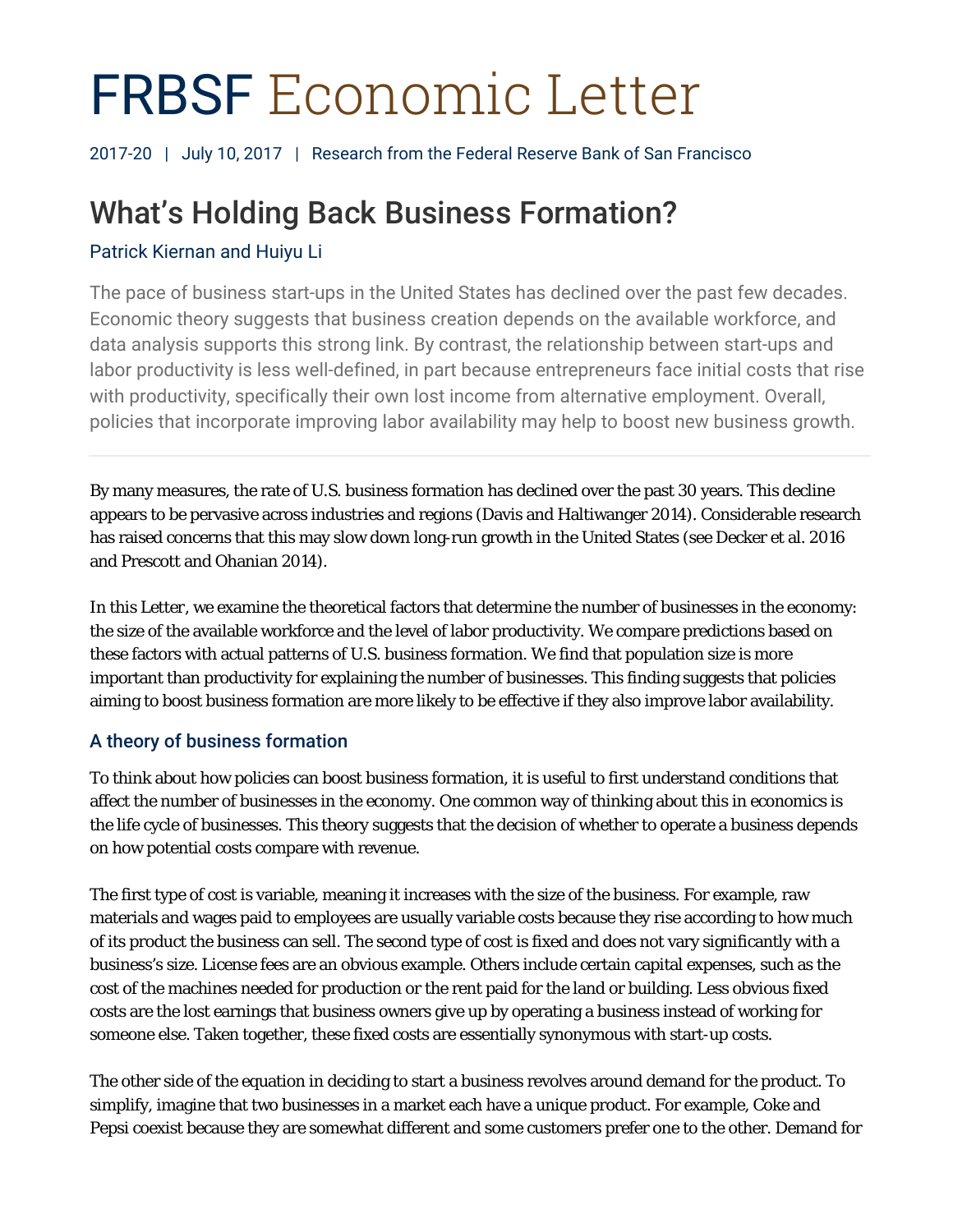a firm's product depends not only on its price relative to competing products but also on the aggregate conditions of the economy. If the price of Coke increases more than Pepsi, some customers may switch to Pepsi and raise the relative demand for that product. The *total* demand for Coke and Pepsi, on the other hand, depends on the general economic conditions, such as the size of the population and the income of each person. All else equal, aggregate demand increases with population because more people means more customers. Demand also increases with income per person because each customer is likely to have more money to spend.

In the theory, entrepreneurs plan their production to maximize their gross profit, which is the difference between revenue and variable costs. They will start a business only if potential gross profits can cover the fixed costs of operating the business. When gross profits exceed fixed costs, more businesses will enter the market. Competition among more businesses for scarce resources will drive up costs and reduce gross profits. When fixed costs exceed gross profits, some businesses will close. Less competition drives down costs and raises gross profits. With a large number of businesses in the economy, the theory suggests that businesses on average can expect to break even. Note that in this theory, breaking even does not mean zero accounting profits: a business must report just enough positive accounting profit to cover fixed costs, such as the income the entrepreneur would make in an alternative pursuit, which is not part of the businesses accounts.

## Fixed costs of businesses rise with growth

In this theory, the number of businesses in the economy adjusts through openings and closings such that, on average, gross profits equal fixed costs. What determines this level? Two factors that could determine business formation in the long run are the size of the population and labor productivity. A larger population increases the number of customers, which, all else equal, increases demand and thus encourages more businesses to form.

The effect of higher productivity on the number of businesses is less clear. On one hand, higher productivity translates into higher income per capita in the long run. This increases demand. Higher productivity can also reduce variable costs by lowering the amount of inputs needed to produce a unit of output. These forces raise gross profits and encourage more businesses to form. On the other hand, however, if a large part of the fixed costs are labor expenses, such as the forgone income of the entrepreneurs, then higher productivity could raise the income the owners could have earned as employees working for someone else. Importantly, this raises the fixed costs of business formation. Fixed costs may also increase with productivity if higher productivity is achieved through the use of more sophisticated, and more expensive, machinery. In short, under this theory, the number of businesses increases with population but not necessarily with productivity, if fixed costs increase with productivity.

The natural follow-up question is whether fixed costs rise with productivity. Measuring fixed costs directly is difficult because they include forgone income that is not observed. A less direct but more feasible method is to use gross profits to proxy for fixed costs. Recall that, in the model, entry and exit of businesses adjust such that fixed costs equal average gross profits. Bollard, Klenow, and Li (2016) applied this indirect approach to the U.S. manufacturing sector using firm-level data from the U.S. Census Bureau. They examined the period from the late 1960s to the present and found that their proxy for fixed costs rises strongly with labor productivity.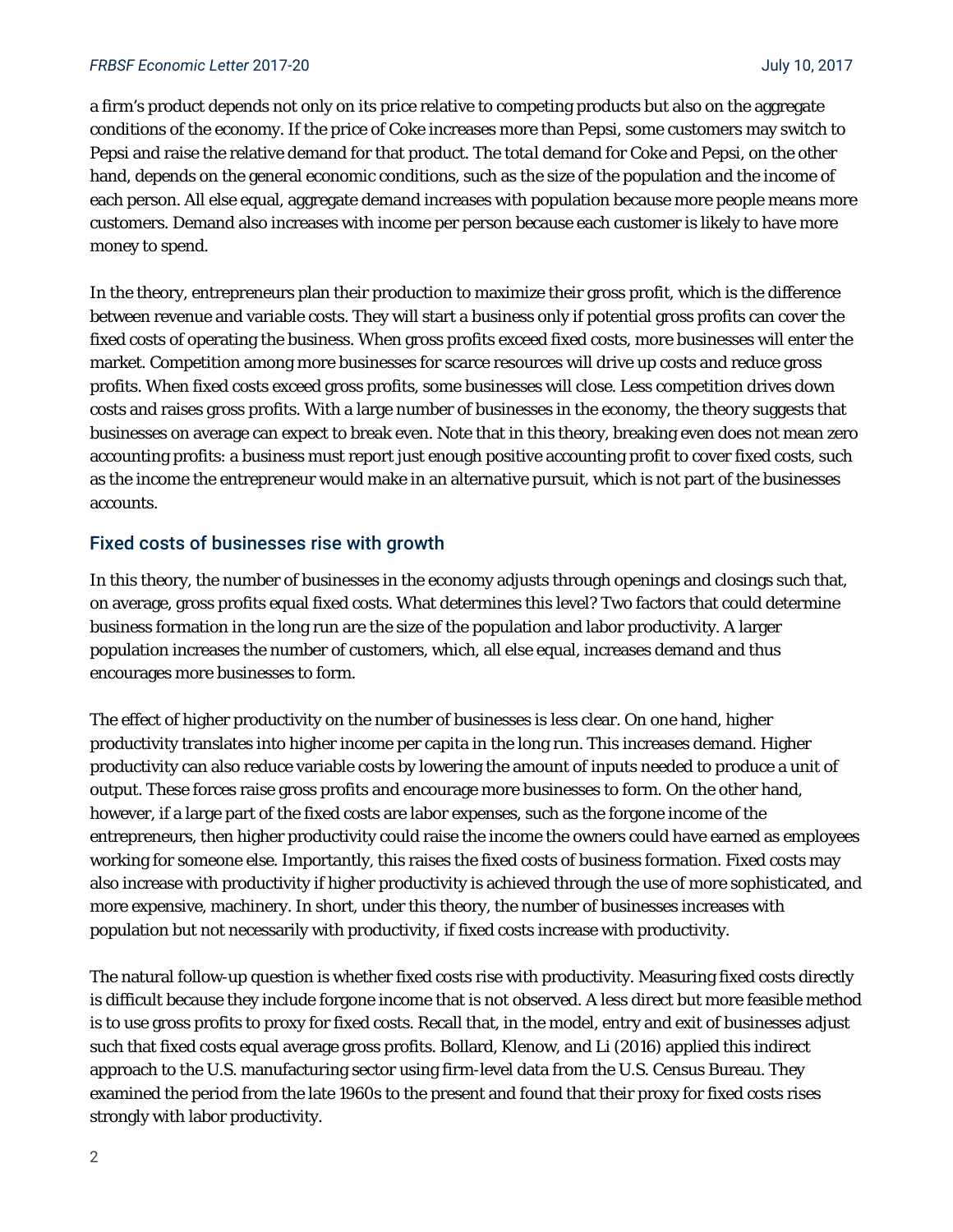Unfortunately, data are not available to measure gross profits for other sectors in the U.S. economy. As an alternative approach, one can look at how the number of businesses varies with the number of workers and labor productivity. From the model, we would expect the number of businesses to rise with workforce size, all else equal, because higher workforce size increases product demand without raising costs. We would expect the number of businesses to rise with productivity, all else equal, only if fixed costs do not also rise with productivity.

Figures 1 and 2 plot the relationship between the log number of employer businesses and the log number of employees for all U.S. private businesses after controlling for log labor productivity, defined as real output

per worker. Figure 1 looks at the national level and covers the entire 1977 to 2014 period for which data are available. Figure 2 reports individual states in 2014, the latest year of our data sample. The slope reported in each graph captures the percent increase in the number of businesses associated with a 1% increase in the number of workers. It shows that, controlling for the growth rate of labor productivity, a 1% increase in the number of workers is associated with a 0.74% increase in the number of businesses at the national level and an almost 1% increase at the state level.

Workforce size predicts over 90% of the variation in the number of businesses after controlling for labor productivity, both nationally over time and across states in 2014. In contrast, labor productivity predicts only 1% of the variation after controlling for workforce size at the national level, and only 5% of the cross-state variation in 2014. Notably, these cross-state patterns hold in every other year of our data sample as well. Over the past few decades, the number of businesses in the United States has moved much more closely with workforce size than with labor productivity, consistent with the theory of fixed costs rising with productivity.





## Figure 2 Number of businesses vs. workers across states, 2014

Number of businesses (log)



Source: Census Bureau Business Dynamics Statistics, Bureau of Economic Analysis.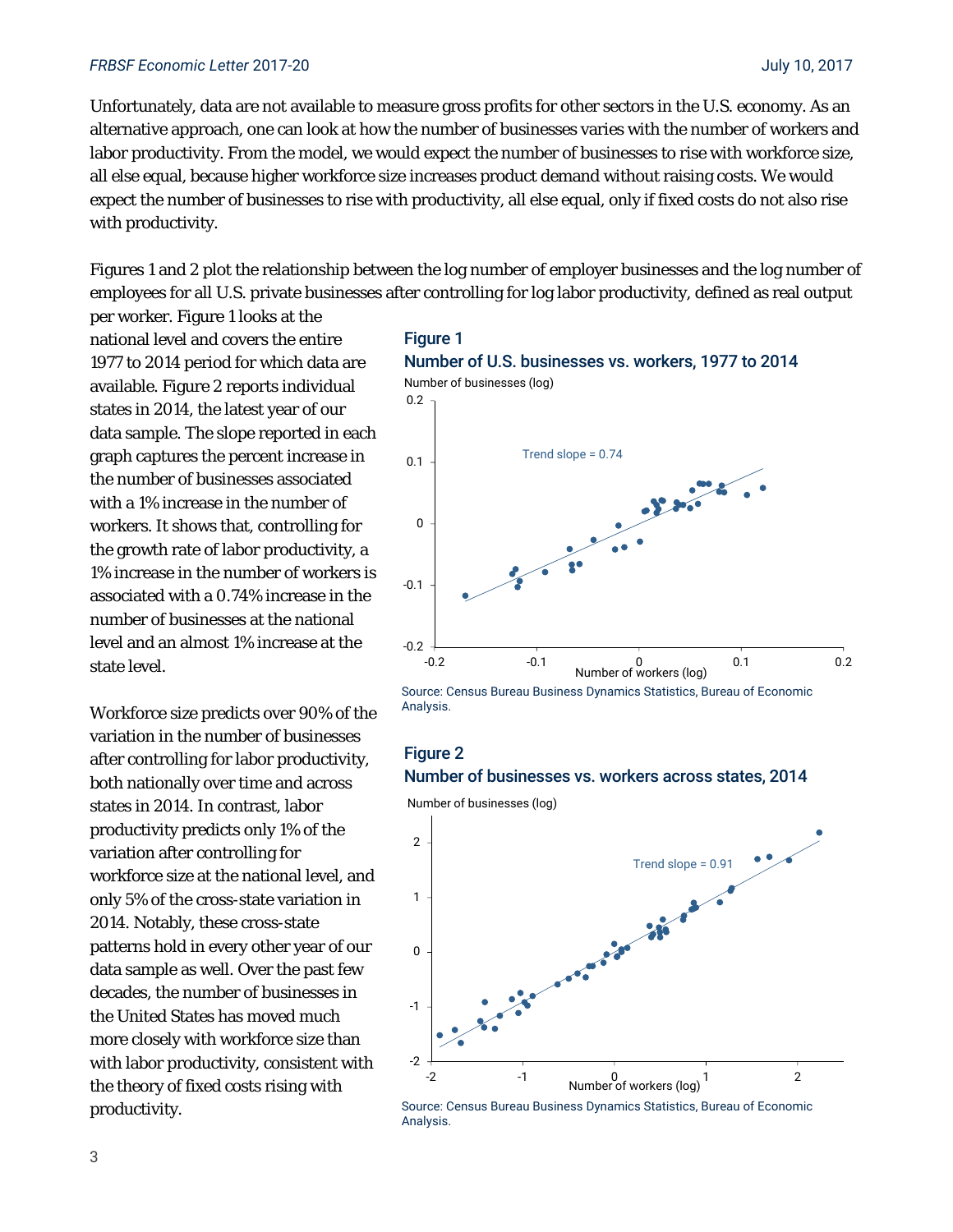#### *FRBSF Economic Letter* 2017-20 July 10, 2017

This finding may seem somewhat surprising at the state level, considering the often large differences in regulations and taxes between states. For example, California requires businesses to cover broader employment insurance than other states (U.S. Small Business Administration 2016). One would expect the broader requirement to raise the cost of doing business in California relative to other states, discouraging business formation. However, as surveyed by Hathaway and Litan (2014), there is no consensus among research papers on the relationship between state policies and business formation. Instead, similar to the relationship we show in Figure 2, they find that business start rates are higher in states with higher population growth rates.

#### Policy implications

Taken together, the evidence suggests that the fixed costs of business formation have historically increased with labor productivity in the United States. This has important implications for the impact of policies on business formation. To see why, consider a policy that aims to stimulate business formation by subsidizing loans to businesses. In addition, suppose fixed costs increase with productivity because fixed costs include the forgone labor income of entrepreneurs. All else equal, this policy would encourage more businesses to form by reducing borrowing costs. However, if there were no change in the number of entrepreneurs available, then new businesses entering the market would increase labor demand relative to supply, putting upward pressure on wages and therefore fixed costs. As a result, this policy might not significantly increase business formation.

Our analysis suggests these types of policies might be more effective if they were paired with workforce development programs. Increasing the labor supply and hence the supply of potential entrepreneurs can stimulate business formation by increasing demand without raising costs. Possible strategies could include encouraging more immigration, later retirement, or higher labor participation among women. Other strategies could involve increasing the pool of effective labor through education, as in the recent proposal by Federal Reserve Chair Janet Yellen (Yellen 2017).

#### **Conclusion**

In this *Letter*, we discuss how business start-ups are theoretically linked to the availability of labor and to labor productivity. Historical data appear to support the theory that the fixed costs of operating businesses generally rise with productivity in the United States, which suggests improving productivity is not particularly helpful for boosting new business formation. One potential explanation is that fixed costs include the labor costs of business founders. However, workforce availability has a strong link to business start-ups in historical data. This finding suggests that policies to stimulate business formation are likely to be more effective if they include strategies that expand the labor supply. Increasing the workforce could not only raise the supply of available entrepreneurs but could also raise the demand for more businesses.

*Patrick Kiernan is a research associate in the Economic Research Department of the Federal Reserve Bank of San Francisco.* 

*[Huiyu Li is](http://www.frbsf.org/economic-research/economists/huiyu-li/) an economist in the Economic Research Department of the Federal Reserve Bank of San Francisco.* 

#### References

Bollard, Albert, Peter J. Klenow, and Huiyu Li. 2016. "Entry Costs Rise with Development." Manuscript. http://www.frbsf.org/economic-research/economists/huiyu-li/Li-entry-costs.pdf